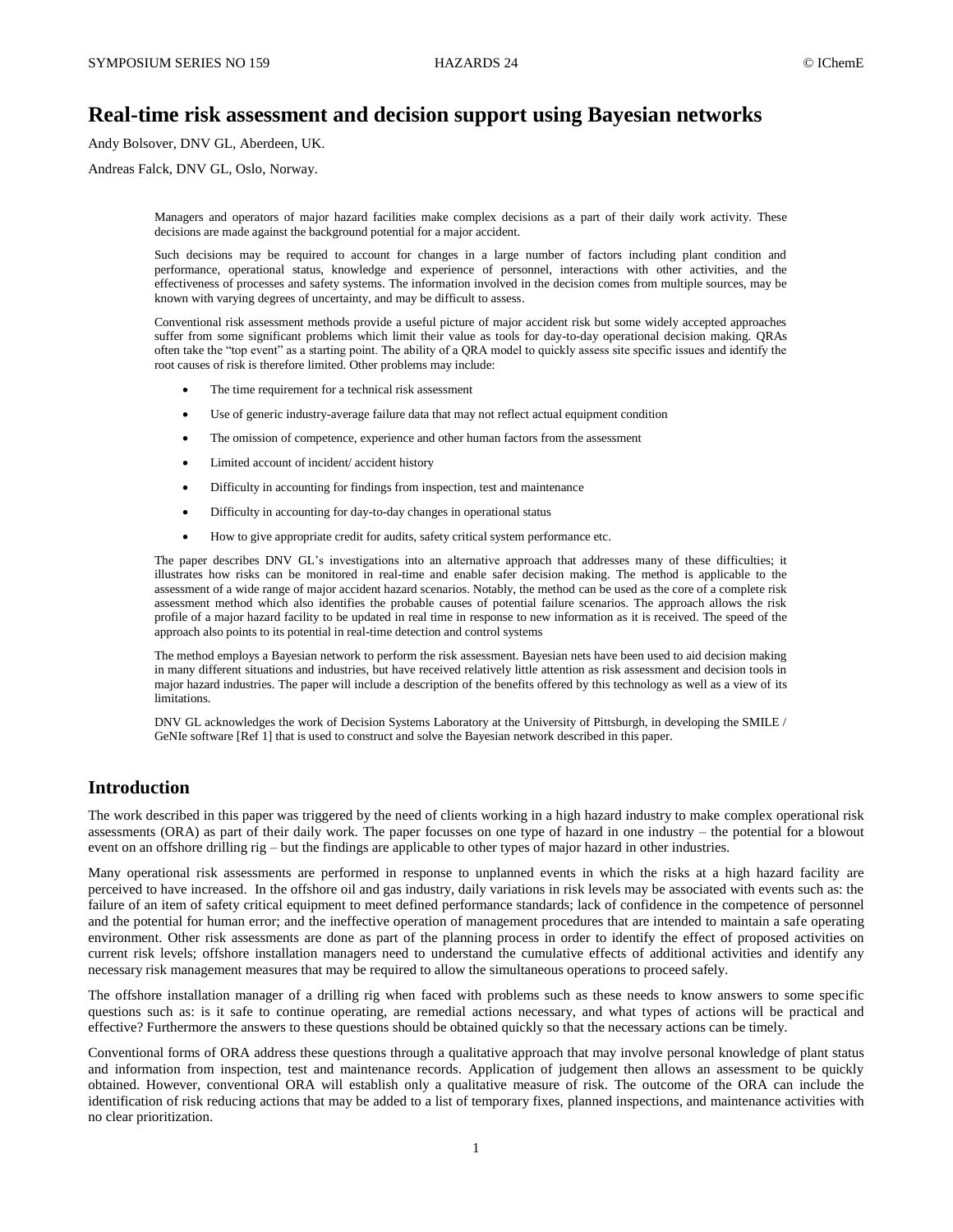A key requirement of any operational risk assessment should include the ability to account for the cumulative effect of many risk factors that are minor by themselves but are, collectively, a cause for concern. This suggests additional requirements for the risk assessment: the assessment should be at least semi-quantified (or fully quantified) in order that the risks can be properly assessed and decisions made against defined criteria for the cumulative risk. Quantitative assessments using today's widely used methods such as event trees and fault trees can be performed but these may be too time-consuming to meet the operational needs.

Bow-ties diagrams (e.g. reference 7) are useful tools for representing major accident events and understanding the factors that affect such events. In terms of a bow-tie model, it is the author's experience that QRA studies typically focus attention on the right-hand side of the bow-tie" (which describes the consequences of a top event) while most QRA studies are relatively weak in their modelling of the lefthand side of the bow-tie (describing the causes of the top event). A reason for this weakness is that many QRA studies use generic industry average statistics as a basis for estimating failure frequencies which are then used as input data to the study. In these cases, the QRA uses top event frequencies as items of input data with no modelling of the causes of the top events. The omission of modelling of the left-hand side of the bow-tie means that the ability to quickly assess site specific issues in a QRA study is limited.

## **Application of Bayesian networks**

Remarkably there is a method that can address these types of requirement. The method has not been widely adopted for the assessment of major accident hazards in the oil and gas industry, although it has been applied elsewhere to many different types of risk assessment and decision-making problem. The method involves Bayesian networks (BN).

References 5 and 6 are examples of the limited application of Bayesian networks within the oil and gas industry: reference 5 describes the use of BN to assess a gas explosion hazard, and reference 6 included an examination of the use of BN in well control. DNV GL is also currently employing BN to corrosion risk assessment in pipelines. Other applications in the oil and gas industry (unrelated to the assessment of major accident hazards), include optimisation of inspection planning and the evaluation of drilling prospects. A survey of the wider use of Bayesian methods identified a diverse range of applications in other fields such as: medical expert systems and diagnosis decision support systems, investment and strategic planning, social policy decisions, engineering projects, and the assessment of emerging risks associated with new technology.

## **The Bayesian method**

Bayesian networks get their name from Thomas Bayes (1701-1761) who originated a branch of statistical and probability theory that defined the principles of probabilistic inference and a conditional probability theorem known as Bayes' rule. The necessary calculations to use Bayesian statistics tend to be complex, so Bayes' work had limited application when it was originally published (Ref. 2).

There are a large number of more-modern references which describe the Bayesian method. Many of these assume that the reader already has a strong foundation in Bayesian method, but references 3 and 4 provide easy introductions. Reference 3 contains several easily accessible papers on the application of Bayes work to decision analysis. Reference 4 describes the computer application of Bayesian method using one of the commercially available tools.

The complex calculations that were necessary to perform Bayesian calculations were significantly assisted by the development of modern computers, and academic work to develop efficient computer algorithms (e.g. reference 1) for solving Bayesian problems.

Bayesian methods explain how evidence from observations can be used to make systematic inferences about events that have uncertain probabilities of occurrence. Application of Bayes rule typically allows evidence to be used to refine initially uncertain values of probability in a way that the uncertainty is reduced.

The Bayesian method can be illustrated by a small example.

In the context of an offshore drilling operation the probability of a blowout is affected by many factors which include: the competence of people in key roles, the reliability of safety critical items of equipment, and the type of drilling operation. In the absence of any information about the drilling rig, its crew, or the characteristics of the well that is currently being drilled, we can still be confident that the probability of a blowout must be in the range 0 to 1. If we then learn that the crew is highly competent, application of Bayes' rule tells us how to reassess the probability of a blowout. If we also learn that the equipment is highly reliable, we can make a further reassessment. As more is learned the probability estimate becomes more refined until eventually we are able to say that probability of a blowout on the current well is most likely to be in the range say  $1x10^{-5}$  to  $5x10^{-3}$ . Note that uncertainty never disappears in the Bayesian method; the blowout probability may be outside this range. Further information about specific items of equipment or specific people allows the estimate to be further adjusted.

A key concept in the Bayesian method is "probabilistic inference". Evidence about the reliability of safety critical equipment is used to "infer" the changes to the probability of the blowout. The chain of inferences may not be direct, but could involve the influence of multiple factors that affect the probability of a blowout. These influencing factors are made visible in a 'Bayesian network', a tool that is widely used in modern Bayesian probability calculations. Figure 1 shows a very simple Bayesian network which describes some of the factors (represented by the diagram *nodes*) that can influence the probability of a blowout.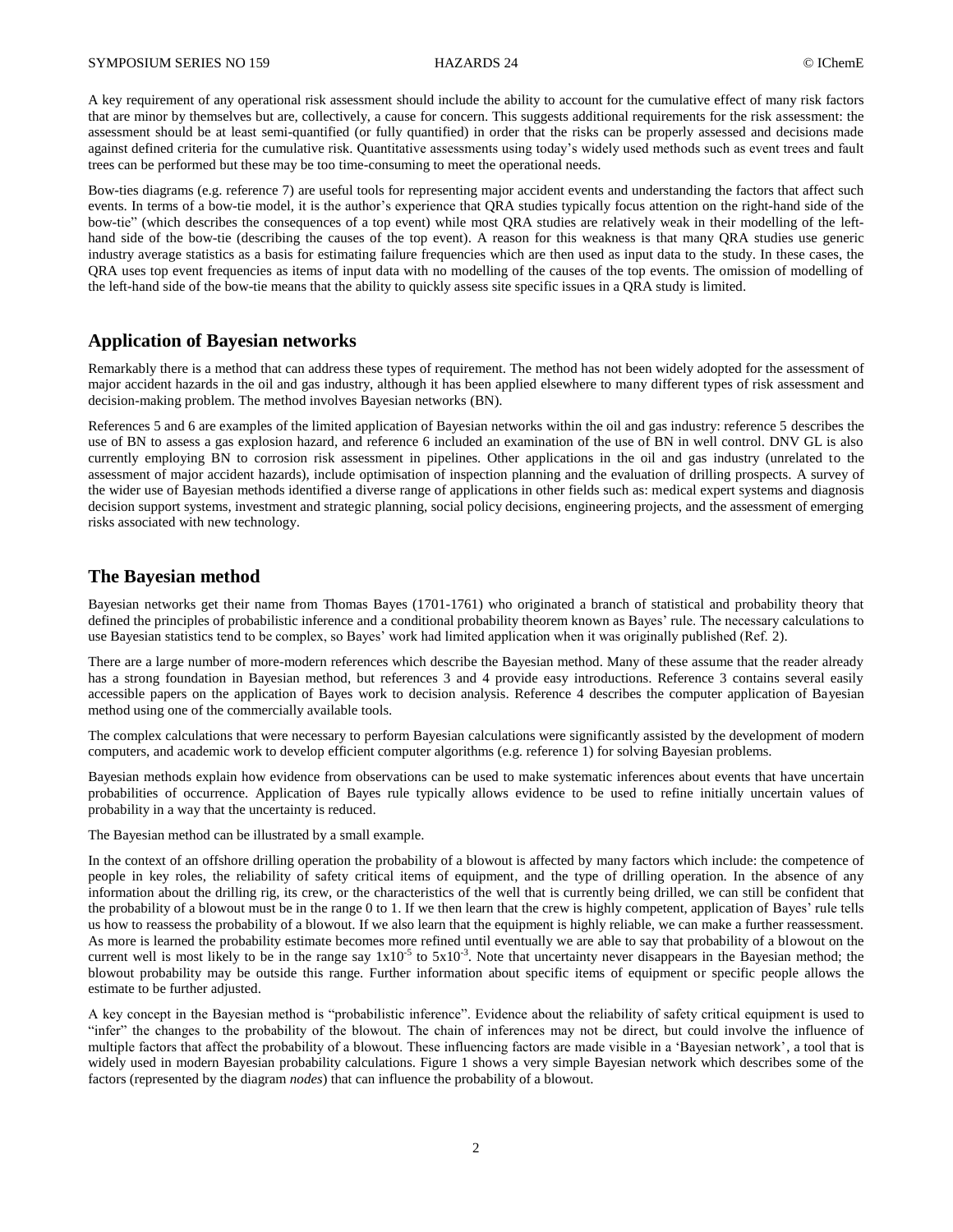The example refers to a mud engineer who must maintain a column of mud in the well bore to hold back the reservoir pressure. Various operations during drilling can result in variations of mud column density and allow the reservoir pressure to cause a "kick" which is seen at the surface. The example shows three influencing arcs and the causal directions between those influences:

- The competence of the mud engineer influences the probability of a critical error in the mud mix
- The competence of the mud engineer affects his response to a kick
- The mud mix will also affect the probability of a kick

The three tables in Figure 1 contain probability data that show how the nodes influence each other. The links (*arcs*) in the diagram show where these influences exist. The example network contains only three nodes; real practical Bayesian networks may contain several hundred nodes and influence arcs. The nodes in a Bayesian network can be in different *states* of occurrence. In this simplified example, the *states* of the "competence node" can be 'good' or 'poor', the mud mix can be 'error' or 'ok', and the response to the kick can be 'failure' or 'ok'.

#### **Figure 1: Simple Bayesian network showing nodes, arcs, states and probability tables**



The data describes how the influencing nodes affect the probability of occurrence of each state. In this example, the level of competence of the mud engineer is uncertain as are the probabilities of an error in the mud mix and a failure to respond to a kick in an appropriate manner. According to the data in this Bayesian net, the competence of the mud engineer is either 'good' (probability = 0.8), or 'poor' (probability  $= 0.2$ ), and the probability of a critical mud mix error is conditionally dependent on the engineer's competence as shown by the table of probabilities at top right in Figure 1. Similarly the probability of failure to respond correctly to a kick is conditionally dependent on both the mud engineer's competence and the mud-mix.

In this example, each node has only two *states* e.g. the engineer's competence is either 'good' or 'poor' while in practice, there may be many intermediate grades of competence. Similarly the mud-mix and kick response could each be described by a more refined set of states. The nodes in practical full scale BNs may have many more states – sufficient to adequately describe the range of possible conditions at each node.

Powerful computer algorithms are necessary to calculate the probabilities at each node in a practical full-scale BN, but for the simple example in Figure 1, the probabilities can be calculated by hand. In this example, the probability of a mud mix error is 0.0044, and the probability of a failure to appropriately respond to a kick is about 0.0018. However, if it is known that the competence of the mud engineer is "good", the probability of a mud mix error is 0.003, and the probability of a failure to appropriately respond to a kick is about 0.001. Details of the calculations are not presented here, but they are relatively straightforward and left as an exercise for the reader.

These example calculations use probabilistic inference in the direction from causes to effects, i.e. in a forward direction, but the solution algorithms also automatically make inverse inferences, from effect to cause.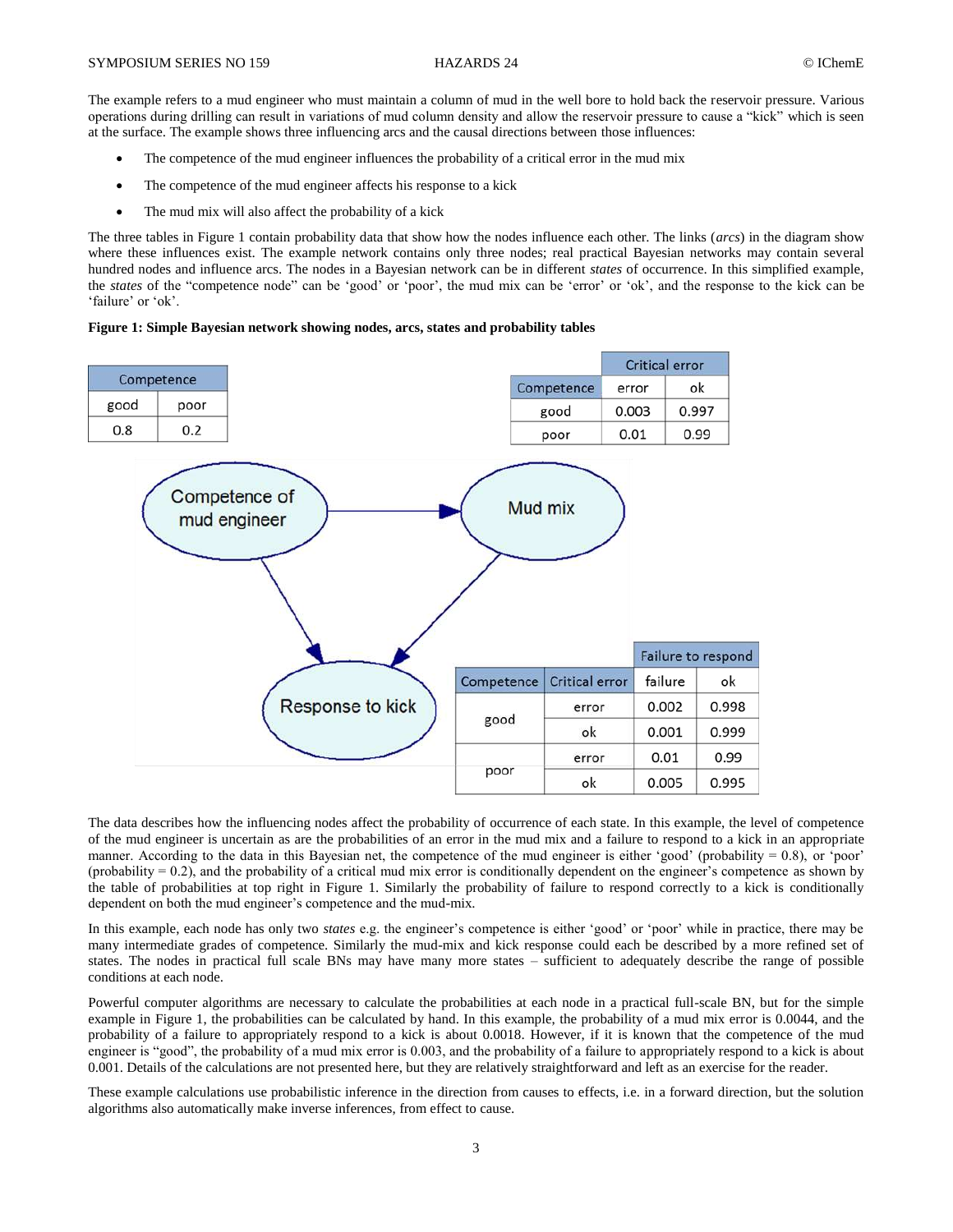For example if it is observed that the mud engineer has failed to respond to a well kick, then it is possible to infer the revised probability that the mud engineer has "good" competence. In this case, the probability that his competence is "good" would be calculated as 0.443. This inverse calculation is rather more difficult to do by hand, but computer-based methods are highly optimised and can typically make such calculations very rapidly – even in very large realistic BNs.

This simple example could be expanded to include other relevant nodes representing factors such as the reliability of hardware, other aspects of individual reliability and the influence of management failings etc. Some of these factors are included in a larger demonstration model which is described in the next section of this paper.

# **SOUL risk assessment tool**

A Bayesian network has been used to model the occurrence of an offshore drilling blowout event. Blowouts are prevented by the correct operation of primary and secondary well control systems which rely on a combination of technical hardware systems, drilling procedures and personnel competence. A major feature of the primary well control system is the mud column in the well bore which holds back the pressure in the reservoir, and a key element in the secondary well control system is the blowout preventer (BOP) which is required to close in the well if the primary well control system fails.

### **Figure 2: Bayesian network for an offshore drilling blowout**



The Bayesian network has been developed as a demonstration tool in order to explore the potential of the Bayesian method for assessing the probability of a blowout and identifying the probable causes of a blowout. The BN (shown in Figure 2) accounts for many of the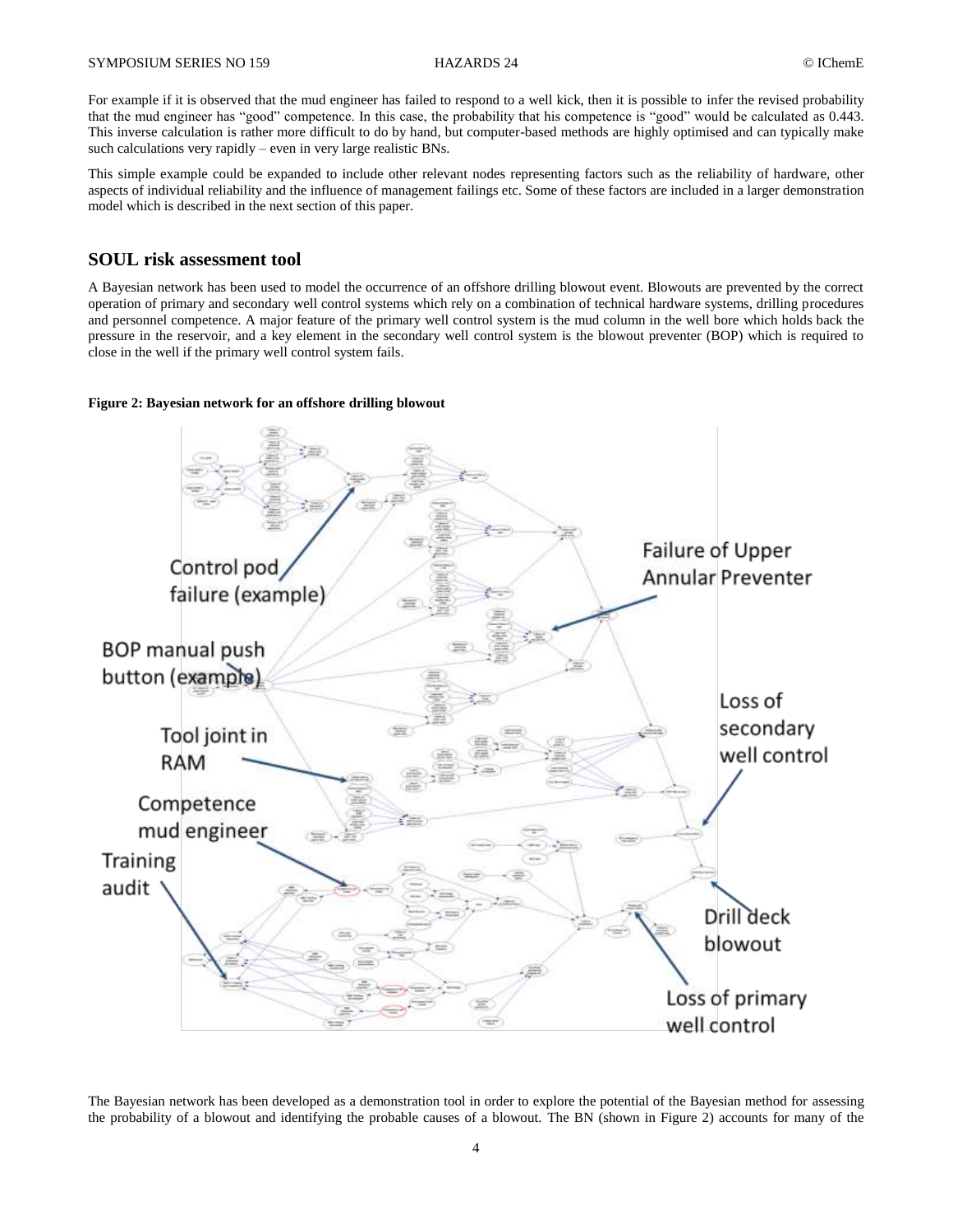major features of a well control system that affect the probability of a blowout. The model includes nodes that represent the likelihood of human error in some specific tasks, and nodes that represent the findings from audits of some critical aspects of the management system. The findings of audits do not of course directly affect the probability of a blowout, rather the audit findings are influenced by factors such as the competence of the drilling personnel. The direction of the influencing arcs is therefore from the nodes representing competence to the nodes representing the findings from audits. But, as already noted, the Bayesian solution algorithms correctly handle inferences in both directions: from cause to effect, and from effect to cause. They are therefore able to make inferences about competence from the findings of audits.

A demonstration risk assessment tool, SOUL, has been built based on the network shown in Figure 2. The name SOUL stands for Safety Offshore Upstream Landscaping. The term 'landscaping' in this acronym reflects the radically new approach to risk assessment introduced by the Bayesian approach. A screenshot of the tool (Figure 3) displays a simplified version of the full network, but the user can, if necessary, navigate to any of the nodes in the full network. The user can enter new information at any of the nodes in order to reassess the probability of a blowout and monitor the most probable causes of a blowout event. This allows the user to identify the need for risk management action (i.e. risk reduction) and also directs the user to those factors where risk reduction effort should be focused.

**Figure 3: Screenshot of SOUL risk assessment tool**



A scenario for application of the SOUL assessment tool might involve an OIM who learns that a critically important member of the crew has been replaced. The previous mud engineer was highly experienced, but the new mud engineer has relatively little experience and is not known to the OIM. The OIM's concerns are further increased when he learns of poor performance in a recent audit of the rig operator's recruitment, and training systems. The OIM is later told that the Upper Annular Preventer (UAP) in the BOP has failed to deliver its function in a routine test.

The OIM wants to understand the risk implications of the crew change, the poor audit finding, and the news that the UAP has failed a function test.

The OIM (or his onshore safety management support team) can assess the risk implications by using the assessment tool which includes nodes that model: the competence of personnel in critical roles, effectiveness of training, and reliability of all rams and preventers in the BOP.

The effect of the new information is shown in Figure 4. The probability of a blowout while drilling the next well increases by about 2% when the OIM sets the competence of the mud engineer to 'low'. The OIM then sets nodes for audits of HR, contractor management, and training to "poor performance". This has a larger effect on the probability of a blowout.

The model shows that the effect of poor performance by the mud engineer is relatively small, but the implications of poor audit performance are relatively large. How can this be? The explanation comes from the Bayesian network itself: the mud engineer affects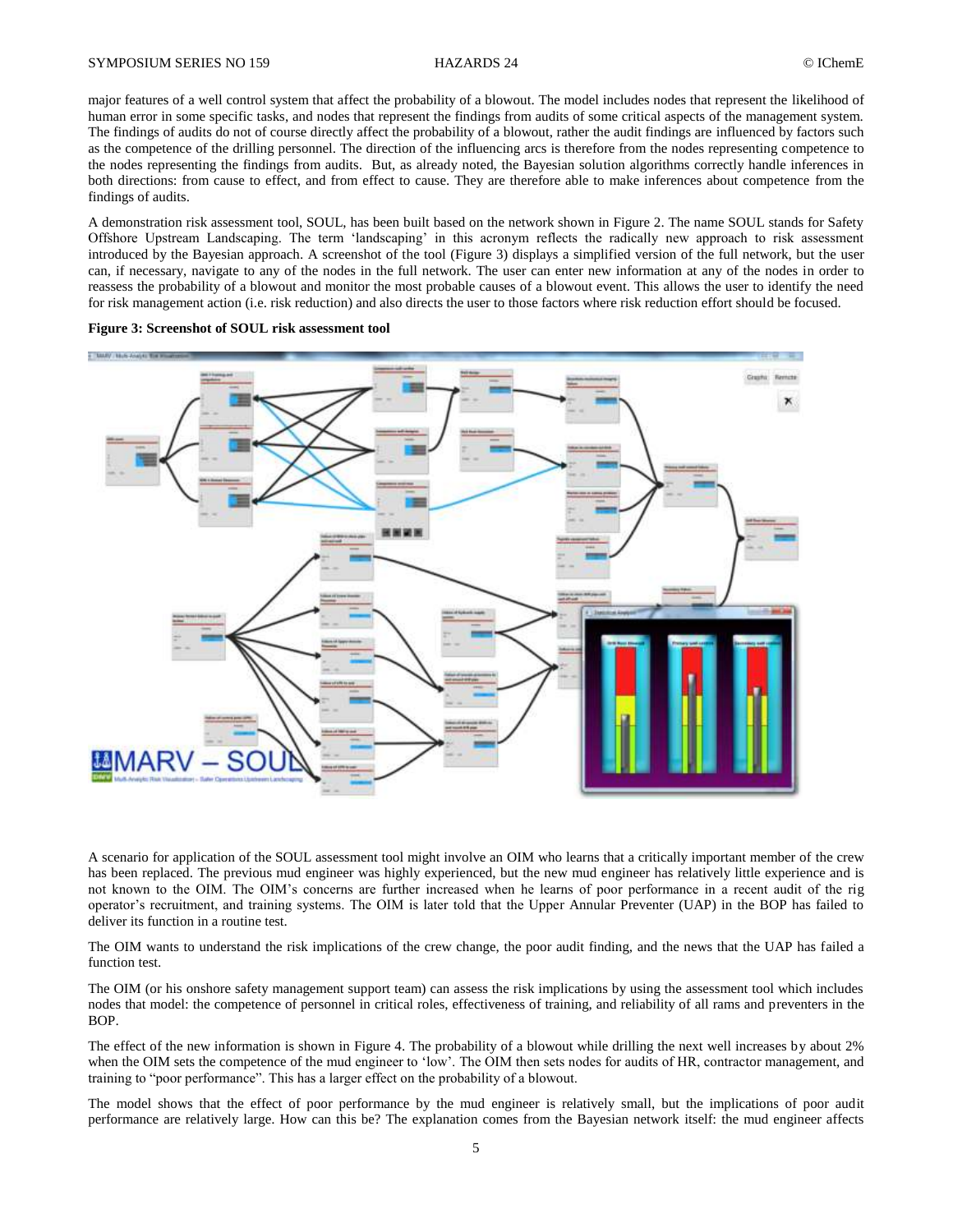only a few aspects of the overall well control system and the BN currently describes an effective BOP which is available to mitigate any serious failing by the mud engineer. But the implications of poor performance in the recruitment and training systems are morewidespread; the audit has raised questions about the competence of many members of the crew in addition to the quality of the well design.

The OIM then sets the UAP node to the 'failed' state. This results in another large increase in the assessment of blowout probability.

#### **Figure 4: OIM's reassessment of blowout probability**



Figure 4 shows that the probability of a blowout is now intolerable. The assessment should therefore trigger essential actions.

Further investigation of the Bayesian network can reveal the most probable causes of UAP failure and can start the process of investigating the failure of this critical equipment item. This BN can also identify the relevant probabilities for all of the modelled causes of failure. The relative importance of competence and the UAP function failure can also be seen in the context of other potential contributing causes of a blowout.

## **Benefits and limitations of Bayesian networks for major hazard risk assessment**

It is important that the strengths and weakness of Bayesian networks are properly understood; they are not a cure-all for difficult risk assessments. Important issues of limitation that may arise during the construction of a Bayesian network tool include:

- **Development time**. BNs are generally not available "off the shelf"; development of applications requires the capture of knowhow and experience from subject matter experts.
- **Probability calculators**. BNs perform calculations of only probability; they do not perform calculations of consequence, frequency, risk, or even simple non-probabilistic arithmetic such as addition and subtraction. If these types of calculation are required they must be done outside the BN.
- **Thought processes**. BNs use techniques from a branch of probability and statistics that is not widely used. The "Bayesian" approach can be difficult to understand for people who are accustomed to the more-familiar "frequentist" approach.
- **BN construction**. If fast run times are to be achieved then the network designer needs to work within limitations on the design of each node. The most important limitations include: use of discrete states; small number of states in each node; and small number of incoming arcs at each node.
- **Time dependency**. Modelling of time dependency requires a step-wise treatment of time, and the number of time steps should be minimised if fast run times are required. Loops of nodes are prohibited.

None of these limitations is a significant barrier to the use of BNs. The first "limitation" may not even be a real limitation because the explicit inclusion of expert knowledge will be judged a significant advantage by many. Each of the other limitations can be handled by appropriate training and experience in the use of BNs. Careful design can mitigate the difficulties associated with construction and the treatment of time dependency.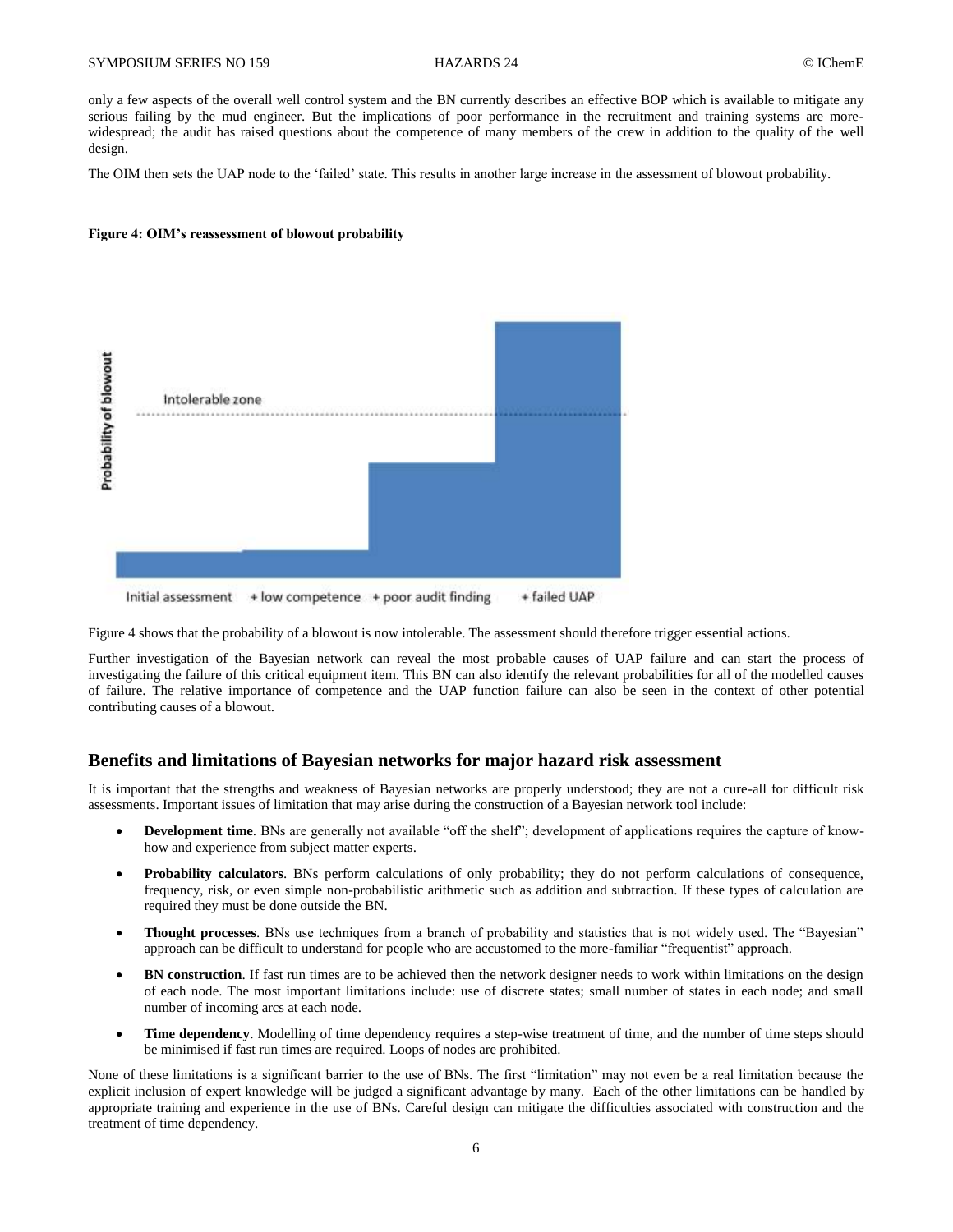The second "limitation" arises from the fundamental nature of Bayesian methods; Bayesian networks are powerful tools for the assessment of situations involving complex conditional probabilities. The calculation power of Bayesian networks is however entirely limited to probabilities. Bayesian networks do not calculate the frequency of failure. This means that the failure rates from the standard tables must be multiplied by the framework period of operation in order to obtain the probability of failure. As an example, the SOUL model calculates the probability of a blowout while drilling a single well.

Likewise, Bayesian networks do not model consequences. Consequences are represented in a BN by the network's nodes, and the different severities of consequence are represented by different states within the node. Where severity calculations are required, these must be done separately and used to calibrate the meaning the nodes states Very few such calibration calculations were done for purpose of constructing the SOUL model. For example, the end node in the model titled "Drill floor blowout" has only two states "blowout" and "not" i.e. a blowout either occurs or it does not; there is no refinement on the severity of the blowout. Other simple Bayesian networks modelling blowouts might include states such as and "kick" and "well release", but these are omitted in the SOUL demonstrator.

Basic arithmetic operations cannot be performed within a Bayesian network. As an example, this means that a fatality probability cannot be readily converted to a PLL within the BN although there are some "trick" methods that can sometimes do this work in a simplistic manner. In practice, a full risk assessment tool is likely to have the BN as a part of the risk assessment tool, with additional functionality outside the BN to perform basic data preparation and presentation of results as risks.

Bayesian networks have several features which provide unique advantages over some alternative risk assessment tools. The following paragraphs highlight some of the special features of BNs that make them attractive to risk analysts and describe how some limitations can be handled and allow BNs to be used as the core of rapid risk assessment decision support tool. The paragraphs also compare BNs against two alternative approaches: a technical QRA and experience-based ORA.

### **Speed**

If a Bayesian network is well designed then it can perform reassessments very quickly. The speed of the assessment depends on the size and complexity of the network. There are various algorithms for solving Bayesian networks; the choice of algorithm results in trade-off between memory requirements, speed and precision. SOUL uses the fastest known exact algorithm, the 'clustering' algorithm (Ref. 2) and in this case the model update is completed within a fraction of a second meaning that the reassessment is essentially completed in real time. This suggests the potential application of Bayesian networks in real time control systems.

Indeed, BNs have been used in spacecraft control systems to provide real time control responses. A recent project run from NTNU (reference 6) has also investigated the potential of BNs to provide real time control of drilling system. A conventional ORA can (in some cases) be performed rapidly, but the timescale to turnaround a QRA is typically much slower and the end result is unlikely to to account for the range of factors that could be included in a BN.

### **Incomplete data**

Bayesian networks do not require a full set of input data in order to work; they can generate results if information is incomplete. This characteristic is an extension of their ability to handle uncertainty, but the practical implications are slightly different. For example, if nothing is known about the competence of the mud engineer, this this can be omitted from the assessment and it will be performed while taking account of the uncertainty associated with this missing information. QRA systems usually require a full set of data to run although default data can be provided for some parts of a QRA model.

### **Prediction and diagnosis**

When the input data to a Bayesian network is altered, the probabilities in nodes across entire network are updated. This means that if the reliability of the Blowout Preventer (BOP) is updated by newly received information the probability of a blowout occurring will be automatically reassessed. The nodes corresponding to the causes of change in the BOP reliability will also be updated. This means that Bayesian networks will predict the probabilities of the effects of new information, but also diagnose the probable causes of the new information. Bayesian networks therefore provide a special capability to combine prediction and diagnosis.

### **Handling of uncertainty**

A core feature of the Bayesian method is handling of uncertainty. In this context, uncertainty does not simply mean that BNs perform probability calculations, but they handle the uncertainties within those probabilities. This means that BNs are suitable for the assessment of problems where uncertainty is inherent.

The effectiveness of organisational procedures is inherently uncertain because of difficulty of measuring the effectiveness of those procedures in any circumstance (as well as the wide and uncertain variety of complex circumstances in which they might be applied). Human error rates and competence are also highly uncertain; here the uncertainty arises from issues such as difficulty of measurement and the natural variability of human behaviour in different circumstances. Some sources of uncertainty can be directly included in a Bayesian model, but other uncertainties can be represented by the breadth of the distribution of probabilities at the node.

The risk assessment will then take account of the OIM's judgements on procedural effectiveness and personnel competence. QRA makes explicit calculations using probabilities, but the uncertainties in those probabilities are not usually represented, except through sensitivity studies. In practice some uncertainties will only be recognized through conservatisms in the assessment.

## **Complexity**